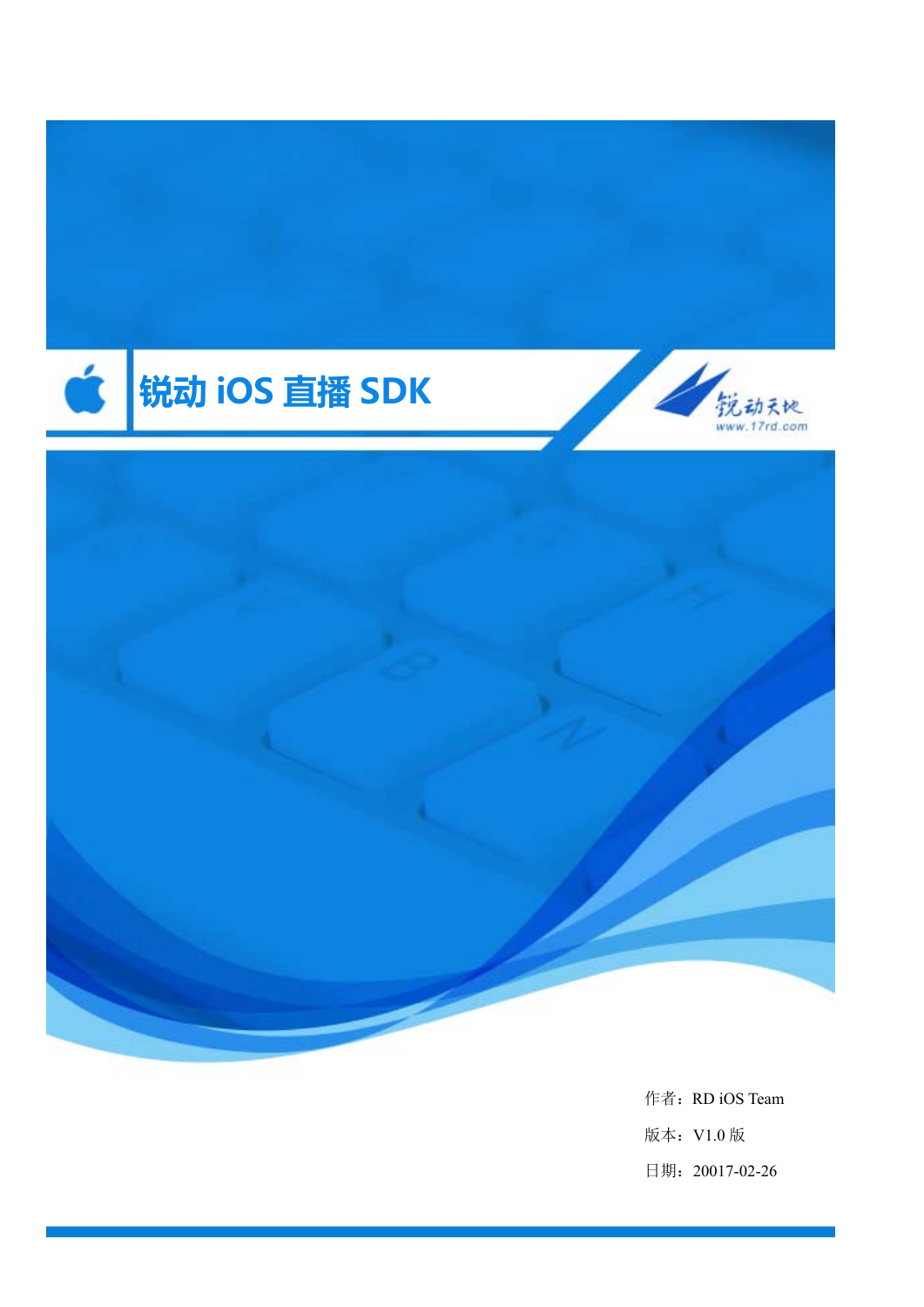

# **1** 编写目的

预期读者:

有直播开发经验或者无经验的,打算或者正在使用"锐动 iOS 直播 SDK"的相关工程 师。

- iOS 软件工程师。
- 产品经理。

**QA** 

# **2** 名词解释

- 分辨率: 用于计算机视频处理的图像, 以水平和垂直方向上所能显示的像素数来表 示分辨率。常见视频分辨率的有 1080P 即 1920x1080, 720P 即 1080x720, 640x480 等。
- 帧率: 每秒的帧数(fps)或者说帧率表示图形处理器处理场时每秒钟能够更新的次 数。
- 码率: 数据传输时单位时间传送的数据位数,一般我们用的单位是 kbps 即千位每 秒。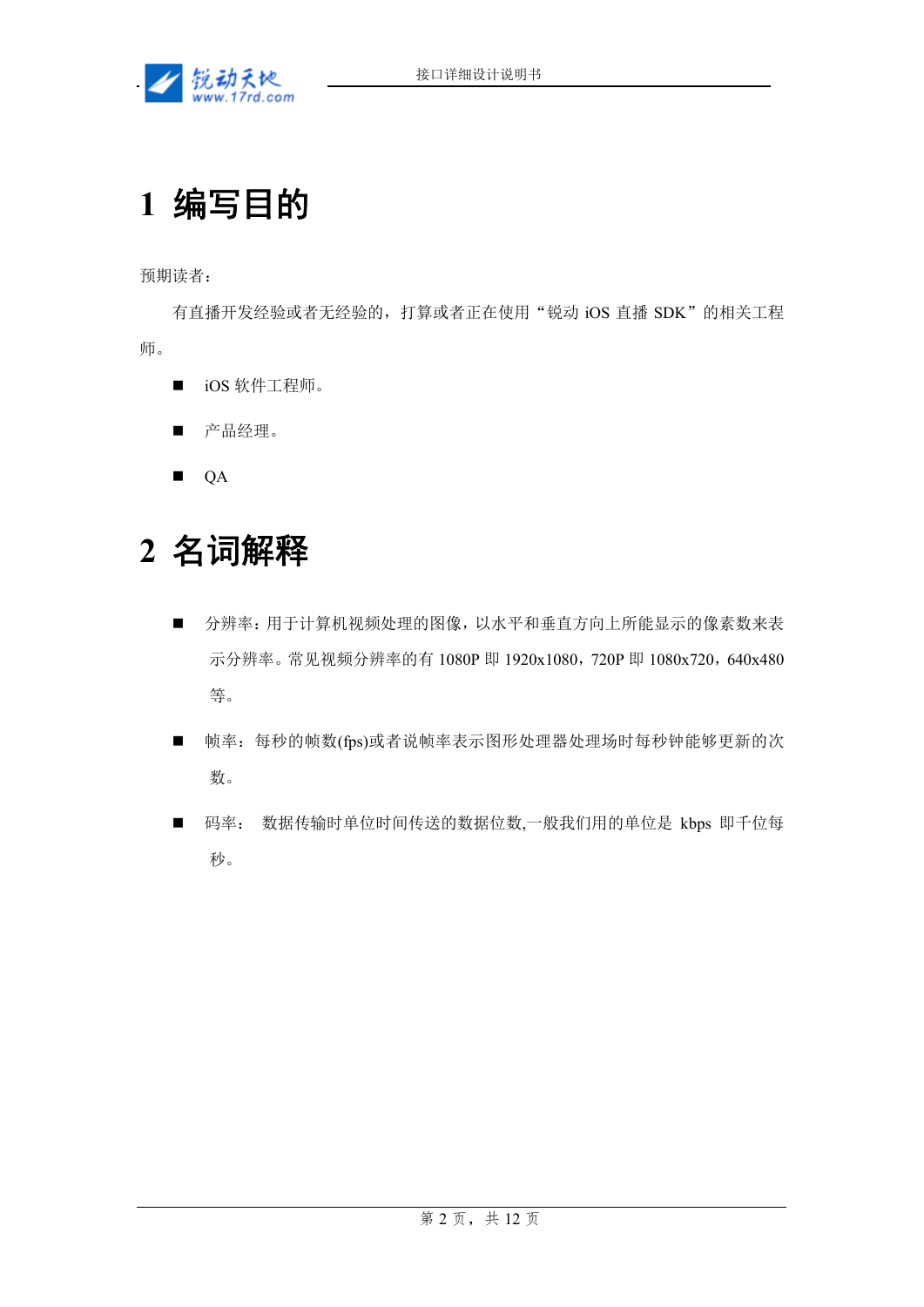

# **3 XCode** 集成步骤

## **3.1** 运行环境

SDK 支持 iOS7.0 及以上版本的设备,兼容 iPhone、iPad、iPod touch

### **3.2** 申请 **APPKey** 和 **APPSecretkey**

- **3.2.1** 打开 **http://www.rdsdk.com/** ,在锐动官网首页选择登 录或注册,新用户先注册,老用户直接登录。
- **3.2.2** 登录完成后,进入视频云管理 点击**"+**新增**"**,填写您应 用的名称等,点击**"**提交**"**,应用创建完成。
- **3.2.3** 创建应用完成后会自动跳转至个人中心页面,此时会获 取到该应用的 **AppKey** 和 **AppSecret**。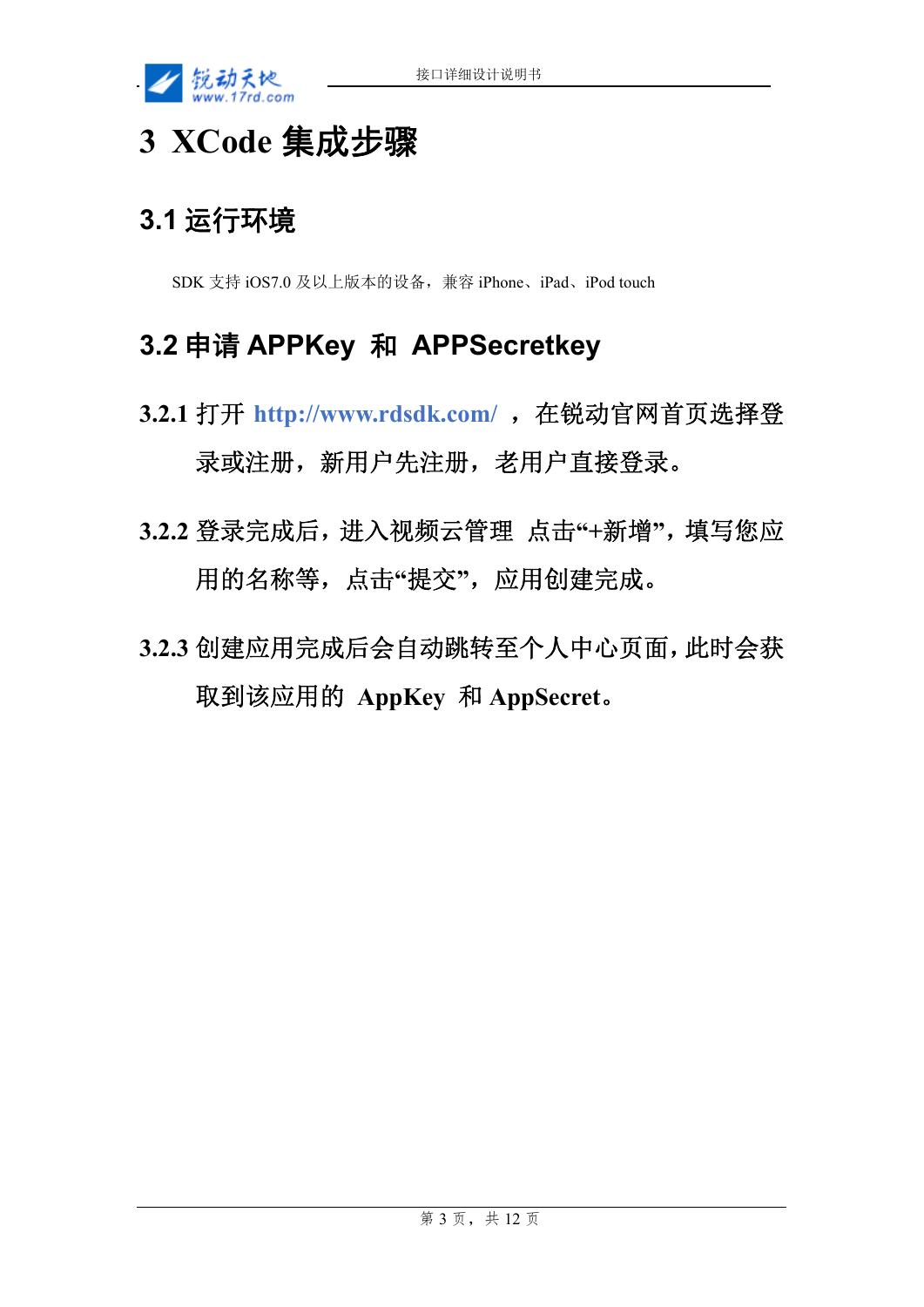

# **3.3** 下载并导入 **SDK**

### **3.3.1** 添加 **libRDLiveSDK.a**

| ▼ Link Binary With Libraries (1 item) |                            |                  |  |
|---------------------------------------|----------------------------|------------------|--|
| Name                                  |                            | Status           |  |
| libRDLiveSDK.a                        |                            | Required $\circ$ |  |
|                                       |                            |                  |  |
| $+$ )–                                | Drag to reorder frameworks |                  |  |

### **3.3.2** 工程设置

1. TARGETS->General->Deployment Info 仅勾选竖屏(Portrait),横屏(LandscapeLeft、

LandscapeRight)不勾选:

| <b>TARGETS</b>               |                                                         |
|------------------------------|---------------------------------------------------------|
| RDPhoneBroadcastSDKDemo<br>≁ | <b>Deployment Info</b><br>▼                             |
|                              | <b>Deployment Target</b><br>×<br>7.0                    |
|                              | $\Diamond$<br><b>Devices</b><br>iPhone                  |
|                              | Main Interface<br>$\checkmark$                          |
|                              | <b>Device Orientation</b><br>$\sqrt{ }$ Portrait        |
|                              | <b>Upside Down</b><br>Landscape Left<br>Landscape Right |
|                              |                                                         |

- 2. IOS9 适配:
	- 在Info.plist中添加App Transport Security Settings类型Dictionary。在App Transport Security Settings下添加Allow Arbitrary Loads类型Boolean,值设为 YES。

| ▼ App Transport Security Settings | $\uparrow$ Dictionary | (1 item) |
|-----------------------------------|-----------------------|----------|
| <b>Allow Arbitrary Loads</b>      | $\triangle$ Boolean   | YES      |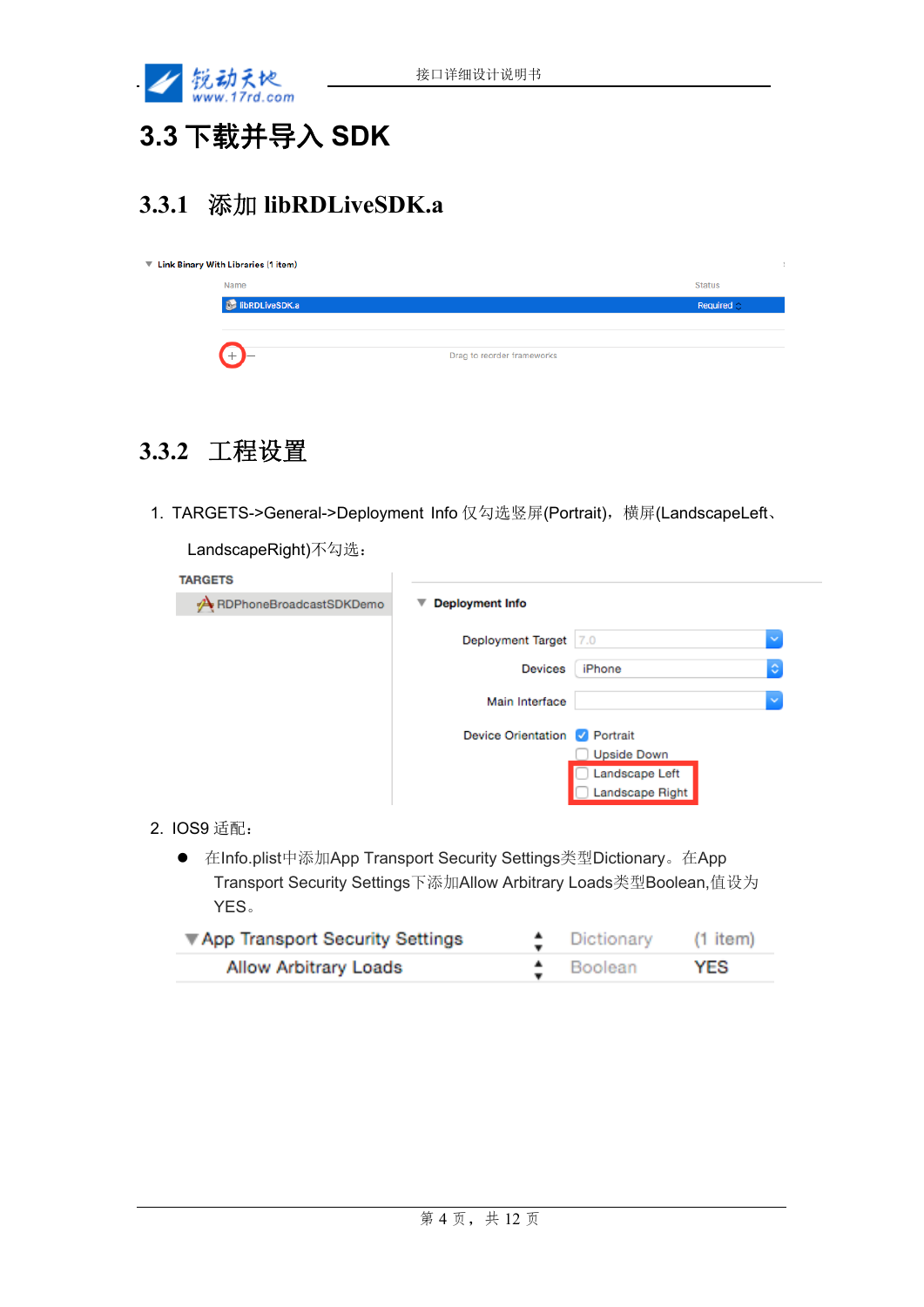

● 在 TARGETS->Build Settings->Enable Bitcode, 将值设置为 No。

| ▼ Build Options                      |                 |  |
|--------------------------------------|-----------------|--|
| Settina                              | RDLiveSDKDemo   |  |
| $\blacktriangleright$ Enable Bitcode | No <sup>o</sup> |  |

- 3. IOS10 适配:
	- 在 Info.plist 中 添 加 NSCameraUsageDescription 、

NSMicrophoneUsageDescription、NSPhotoLibraryUsageDescription。

| Privacy - Camera Usage Description        | ○ String       |
|-------------------------------------------|----------------|
| Privacy - Microphone Usage Description    | $\circ$ String |
| Privacy - Photo Library Usage Description | ⊙ String       |

4. 在 TARGETS->Build Phases->Linked Frameworks and Libraries 中加入 SDK 依赖库

#### ▼ Link Binary With Libraries (8 items)

| Name                       | <b>Status</b>                |
|----------------------------|------------------------------|
| libRDLiveSDK.a             | Required $\circlearrowright$ |
| $libstdc++.$ tbd           | Required ☆                   |
| libbz2.1.0.tbd             | Required $\circlearrowright$ |
| libiconv.2.4.0.tbd         | Required $\circ$             |
| libz.tbd                   | Required $\circlearrowright$ |
| VideoToolbox.framework     | Required $\circlearrowright$ |
| AVFoundation.framework     | Required $\hat{C}$           |
| UIKit.framework            | Required $\circlearrowright$ |
| Drag to reorder frameworks |                              |

5. 设置 Other Linker Flags

在 TARGETS->Build Settings->Other Linker Flags 中加入-ObjC。

×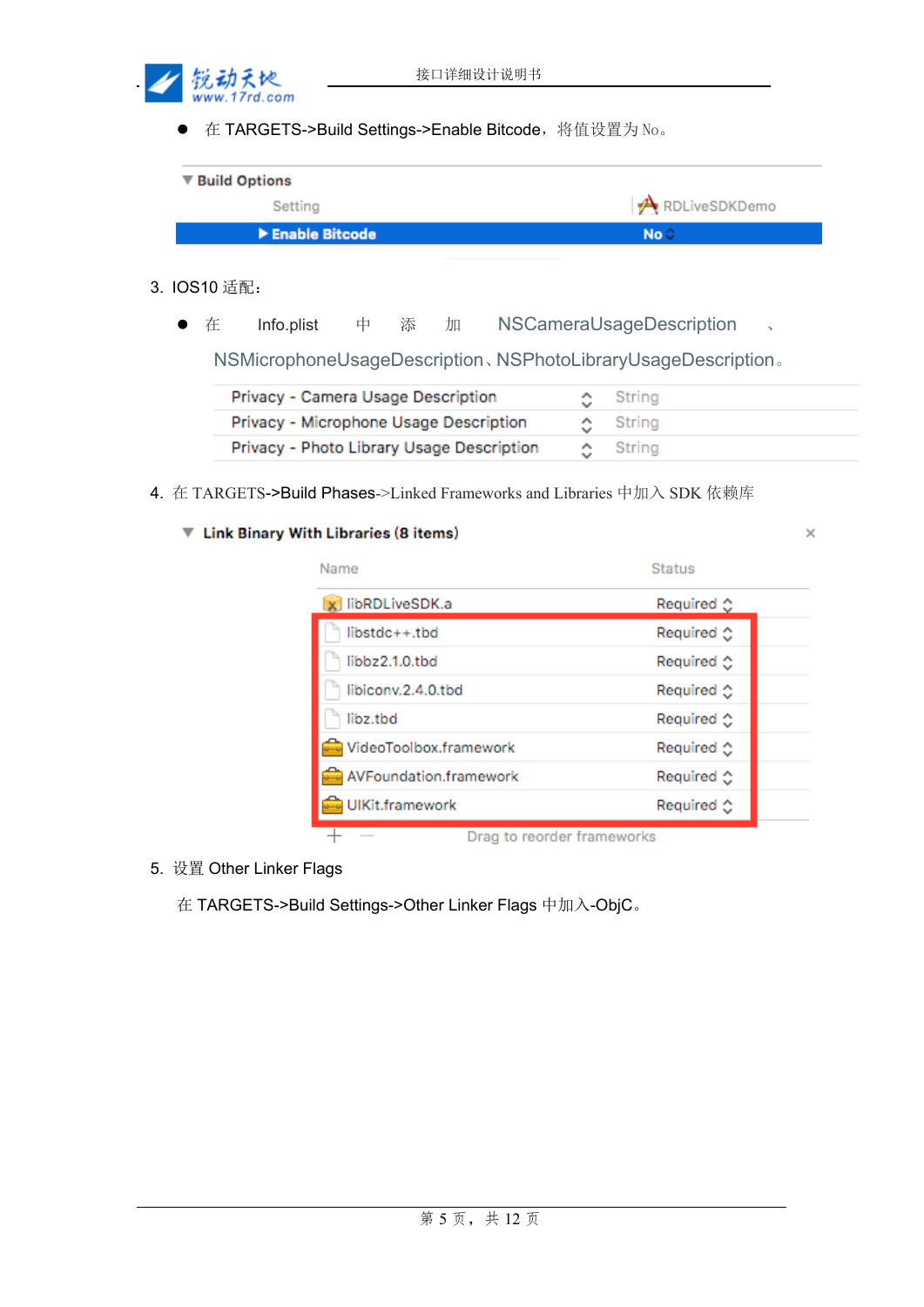

### **3.4** 直播

# **3.4.1** 引入头文件及初始化

#### #import "RDLiveSDK.h"

- /\*\*
	- 初始化RDLiveSDK,此方法在使用RDLiveSDK时在主线程中调用。
- \*
- \* @param appKey 在锐动SDK官网(http://www.rdsdk.com/ )中注册的应用Key。
- \* @param secretKey 在锐动SDK官网(http://www.rdsdk.com/ )中注册的应用密钥。
- \* @param successBlock 初始化成功的回调[authType:在锐动SDK官网申请的服务类型]
- \* @param errorBlock 初始化失败的回调[err**or**:初始化失败的错误码]
- \*/
- (instancetype) initWithAPPKey:(NSString \*)appKey
	- andSecretKey:(NSString \*)secretKey
		- success:(void (^)(RDLiveAuthorizationType authType))successBlock
			- error:(void (^)(NSError \*error))errorBlock;

使用SDK开始直播视频

# **3.4.2** 属性说明

/\*\*

\* 预览视图

\*/

@property (nonatomic, strong, readonly) UIView \*cameraView;

/\*\*

```
 * 切换摄像头
```
\*/

@property (nonatomic, assign) RDRtmpPublishCameraState cameraState;

/\*\*

\* 美颜,默认为开启美颜(RDRTMPPUBLISH\_BEAUTIFY\_SELECTED)

\*/

@property (nonatomic, assign) RDRtmpPublishBeautifyState beautifyState;

/\*\* \* 麦克风音量; Default is 1.0f \*/

@property (nonatomic, assign) float micGain;

/\*\*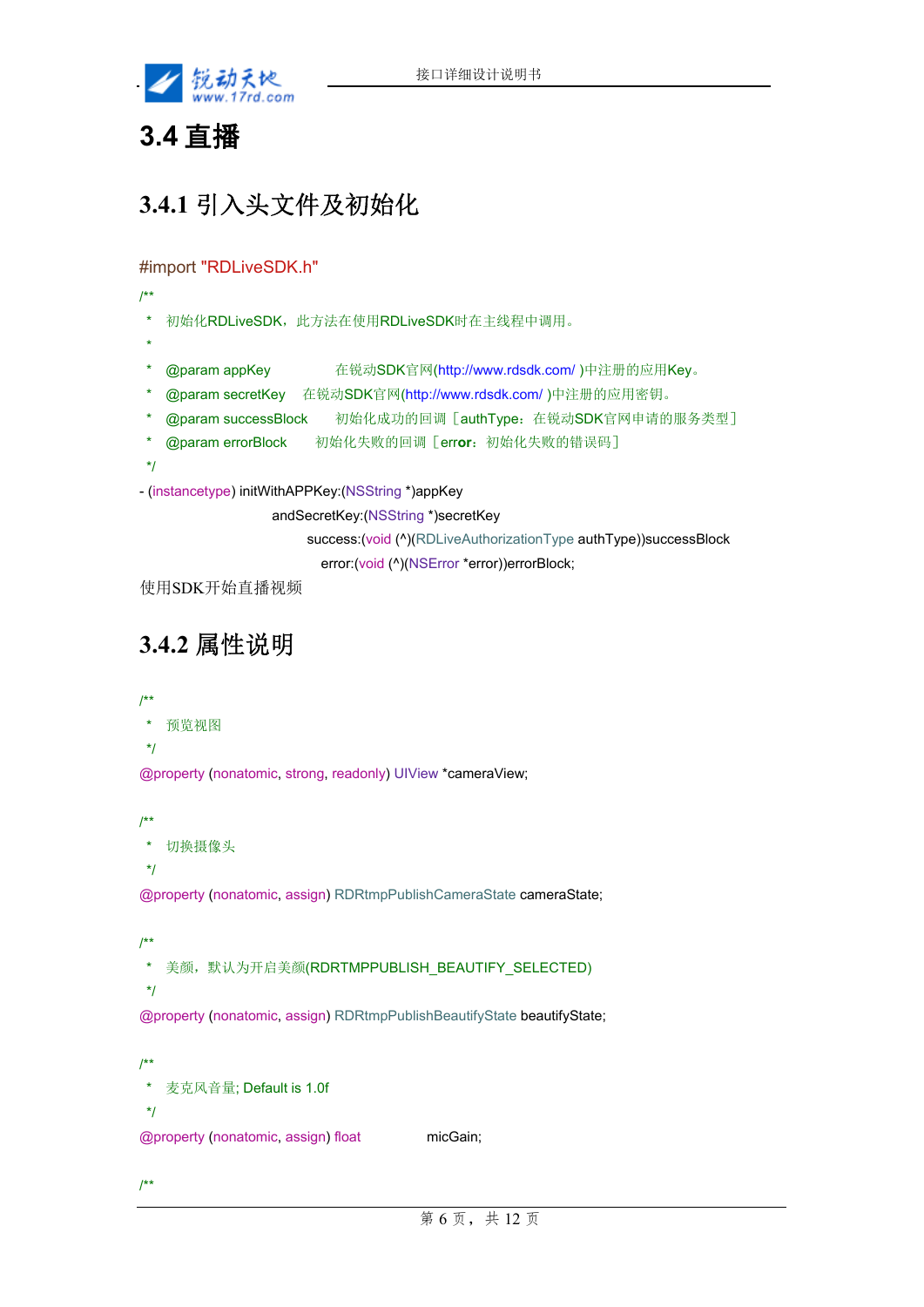| 锐动大炮                                       | 接口详细设计说明书                |
|--------------------------------------------|--------------------------|
| 是否开启闪光灯<br>$^{\star}$ /                    |                          |
| @property (nonatomic, assign) BOOL         | torch;                   |
| $^{**}$                                    |                          |
| *<br>输出分辨率<br>$^{\star}$ /                 |                          |
| @property (nonatomic, assign) CGSize       | videoSize;               |
| $1**$                                      |                          |
| *<br>码率                                    |                          |
| $^{\star}$ /                               |                          |
| @property (nonatomic, assign) int<br>$/**$ | bitrate;                 |
| *<br>帧率                                    |                          |
| $^{\star}$ /                               |                          |
| @property (nonatomic, assign) int          | fps;                     |
| $/^{\star \star}$                          |                          |
| *<br>是否根据设备方向调节摄像头方向                       |                          |
| $^{\star}$ /                               |                          |
| @property (nonatomic, assign) BOOL         | useInterfaceOrientation; |
| $^{**}$                                    |                          |
| *<br>是否根据用户网络自动调节码率; Default is off<br>*/  |                          |
| @property (nonatomic, assign) BOOL         | useAdaptiveBitrate;      |

@property (nonatomic, readonly) RDLiveAuthorizationType authType;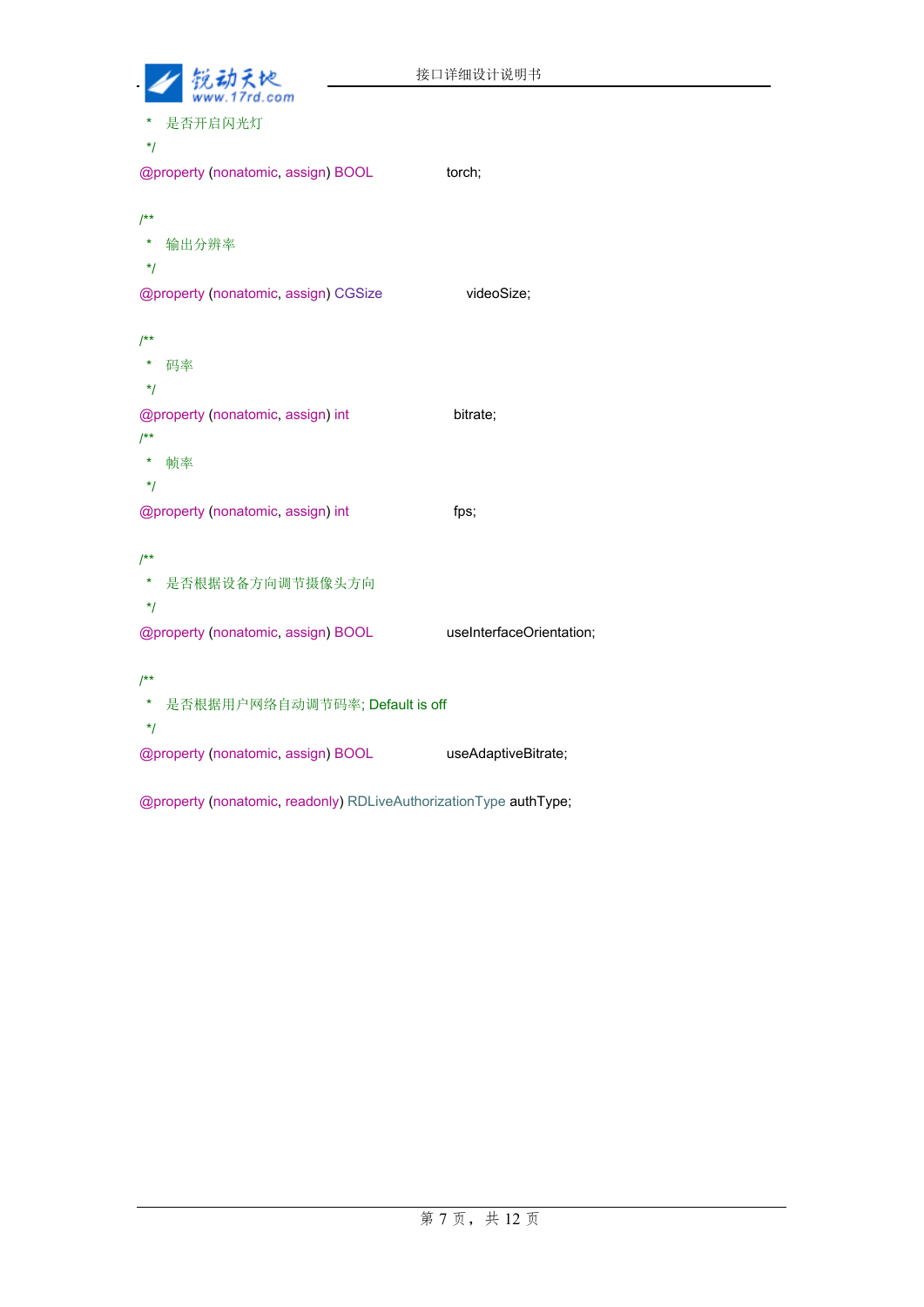

# **3.4.3** 获取所有在线直播用户 Uid 接口方法说明

/\*\*

```
获取所有在线直播用户(uid)
```
\*/

- (void)getAllLiveList:(void (^)(NSArray \*allLiveInfoArray))successBlock

error:(void (^)(NSError \*error))errorBlock;

### **3.4.4** 直播接口方法说明

设置直播参数接口

/\*\*

- \* 直播之前准备,用于设置直播参数。
- @param frame **Demanual Demanual Demanual Demanual Demanual Demanual Demanual Demanual Demanual Demanual Demanua**
- @param videoSize **the community** 输出分辨率
- **@param bitrate 2009** 码率
- \* @param fps 帧率(1-30)
- @param useInterfaceOrientation 是否根据设备方向调节摄像头方向
- @param cameraState 安置前后置摄像头,默认为前置

\*/

- (void) preparePublishWithFrame: (CGRect) frame

videoSize: (CGSize) videoSize

bitrate: (int) bitrate

fps: (int) fps

useInterfaceOrientation: (BOOL) useInterfaceOrientation

cameraState: (RDRtmpPublishCameraState) cameraState;

- (void) preparePublishWithFrame: (CGRect) frame

 videoSize: (CGSize) videoSize bitrate: (int) bitrate fps: (int) fps;

- (void) preparePublishWithFrame: (CGRect) frame

videoSize: (CGSize) videoSize

bitrate: (int) bitrate

fps: (int) fps

useInterfaceOrientation: (BOOL) useInterfaceOrientation;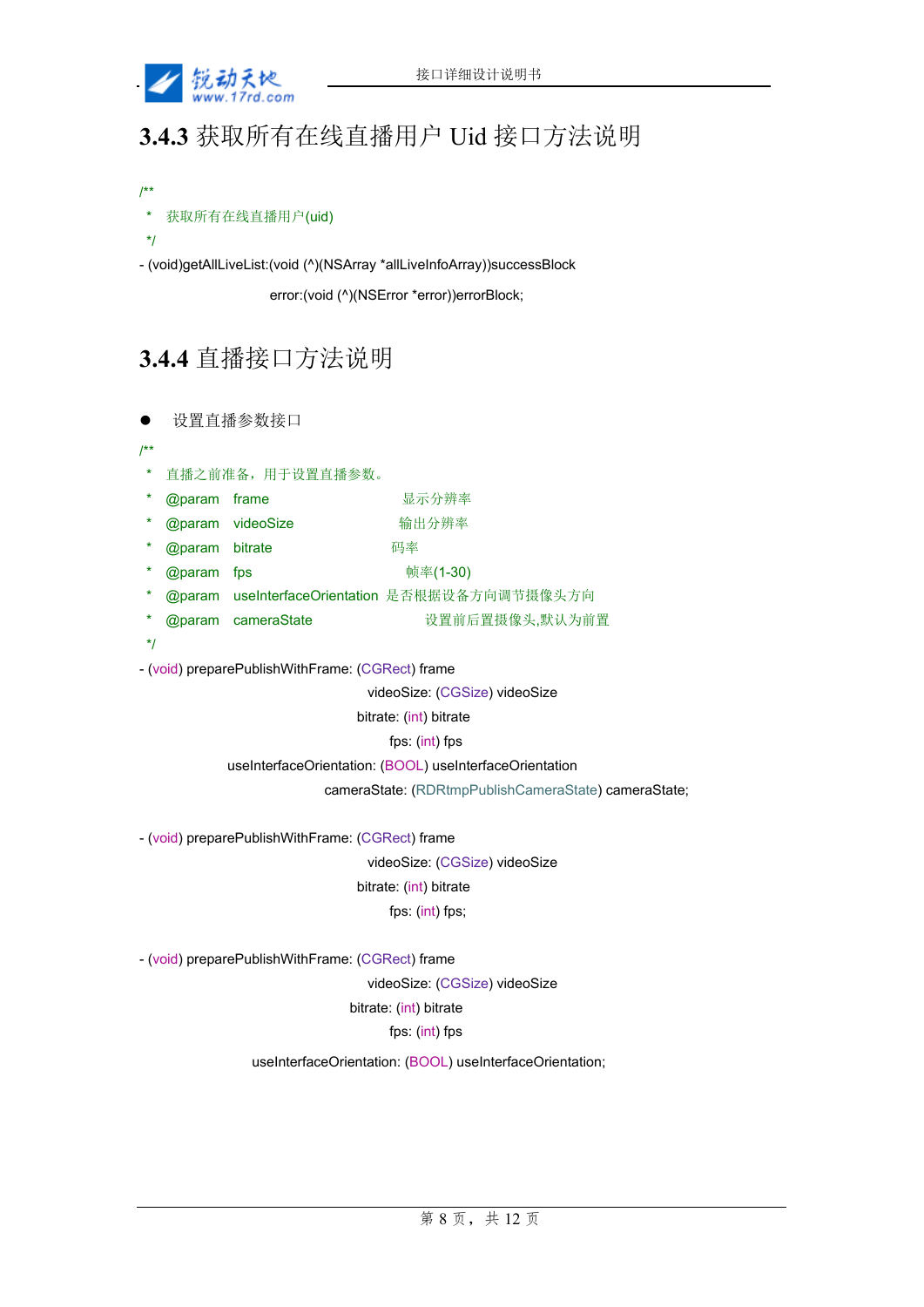

```
 开启/关闭摄像头
```

```
/**
```
\* 开启摄像头:直播前需要先开启摄像头

```
 */
```
- (void) startCamera;

/\*\*

```
 * 停止摄像头
```
\*/

- (void) stopCamera;



/\*\*

```
 * 在锐动SDK官网申请的服务类型是基础服务RDLive_AT_URL或RDLive_AT_URL_OR_UID时,才可使
用此接口直播
```

```
 * 开始直播,推送摄像头到rtmp
```
\*

- \* @param rtmpUrl rtmp服务器地址
- \* @param streamKey rtmp流名称
- \* @param errorBlock 开始直播失败的回调[status:开始直播失败的错误码]
- \*/
- (void) startPublishWithUrl:(NSString \*)rtmpUrl
	- andStreamKey:(NSString \*)streamKey

success:(void (^)())successBlock

error:(void (^)(RDLiveErrorCode status))errorBlock;

```
/**
```
\* 在锐动SDK官网申请的服务类型是云服务RDLive AT UID或RDLive AT URL OR UID时,才可使用 此接口直播

- \* 开始直播
- \* @param userID 用户ID
- \* @param errorBlock 开始直播失败的回调[error:开始直播失败的错误码]
- \*/

\*

- (void) startPublishWithUid:(NSString \*)userID

andTitle:(NSString \*)title

success:(void (^)())successBlock

error:(void (^)(NSError \*error))errorBlock;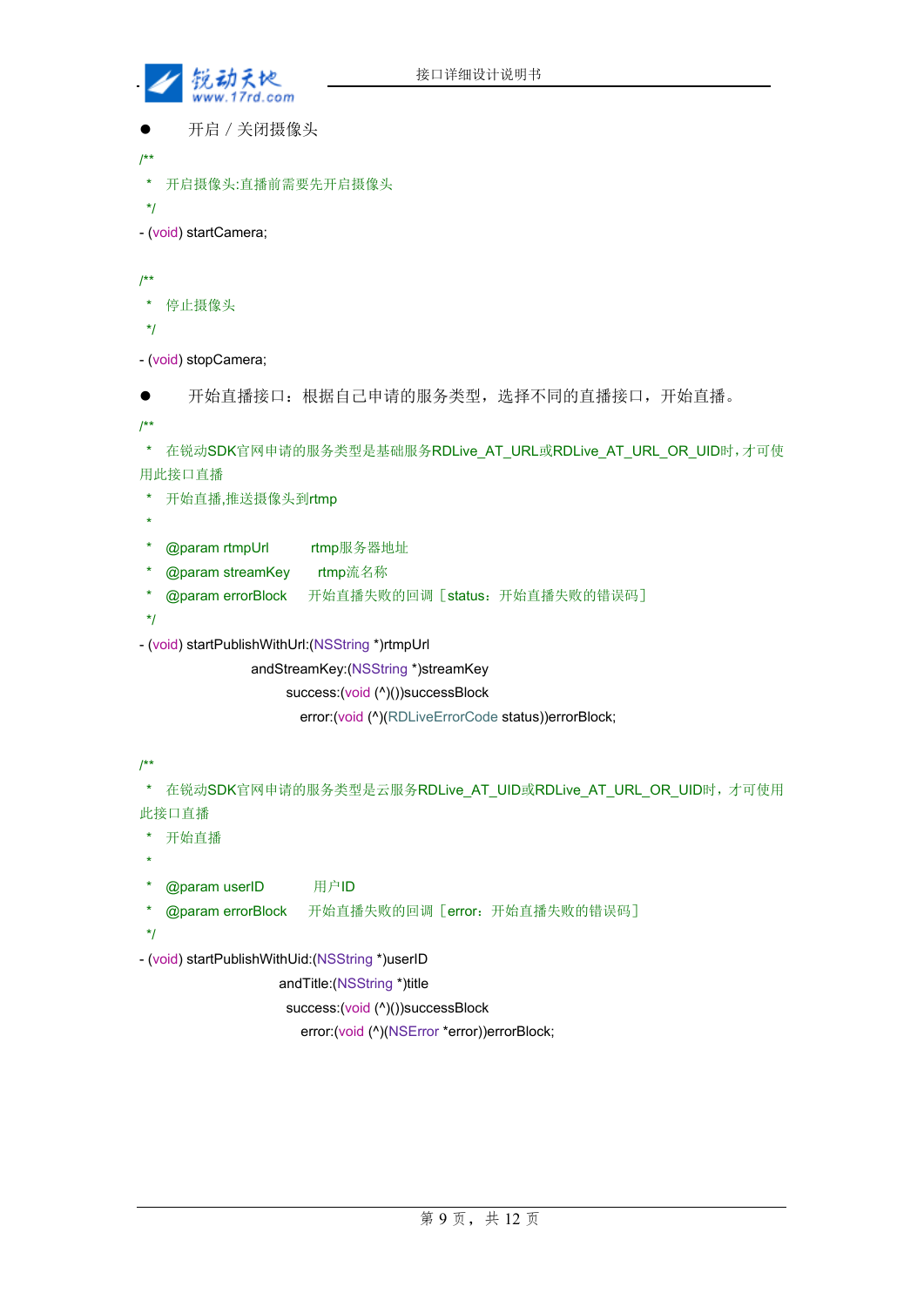

/\*\*

```
* 在锐动SDK官网申请的服务类型是云服务RDLive AT UID或RDLive AT URL OR UID时,才可使用
此接口直播
```
- \* 由于网络不好等情况,非用户主动停止直播时,可尝试重新开始直播
- \*
- \* @param userID 用户ID
- \* @param errorBlock 开始直播失败的回调[error:开始直播失败的错误码]
- \*/
- (void) reStartPublishWithUid:(NSString \*)userID

success:(void (^)())successBlock

error:(void (^)(NSError \*error))errorBlock;

```
 结束直播
```

```
/**
```
- \* 结束直播
- \*/
- (void) endPublish;
- 进入后台时结束直播

/\*\*

\* 在锐动SDK官网申请的服务类型是云服务RDLive AT UID或RDLive AT URL OR UID时,才可使用 此接口直播

- \* 进入后台时结束直播
- \* 按下Home键不需要调用该接口,可用于分享等情况
- \*/

- (void) endPublishEnterBackground;

回到前台时重连直播接口

/\*\*

\* 在锐动SDK官网申请的服务类型是云服务RDLive AT UID或RDLive AT URL OR UID时,才可使用 此接口直播

```
 * 回到前台重连直播
```
- \* 按下Home键后返回不需要调用该接口,可用于分享等情况
- \*/

- (void) reStartPublishBecomeActive;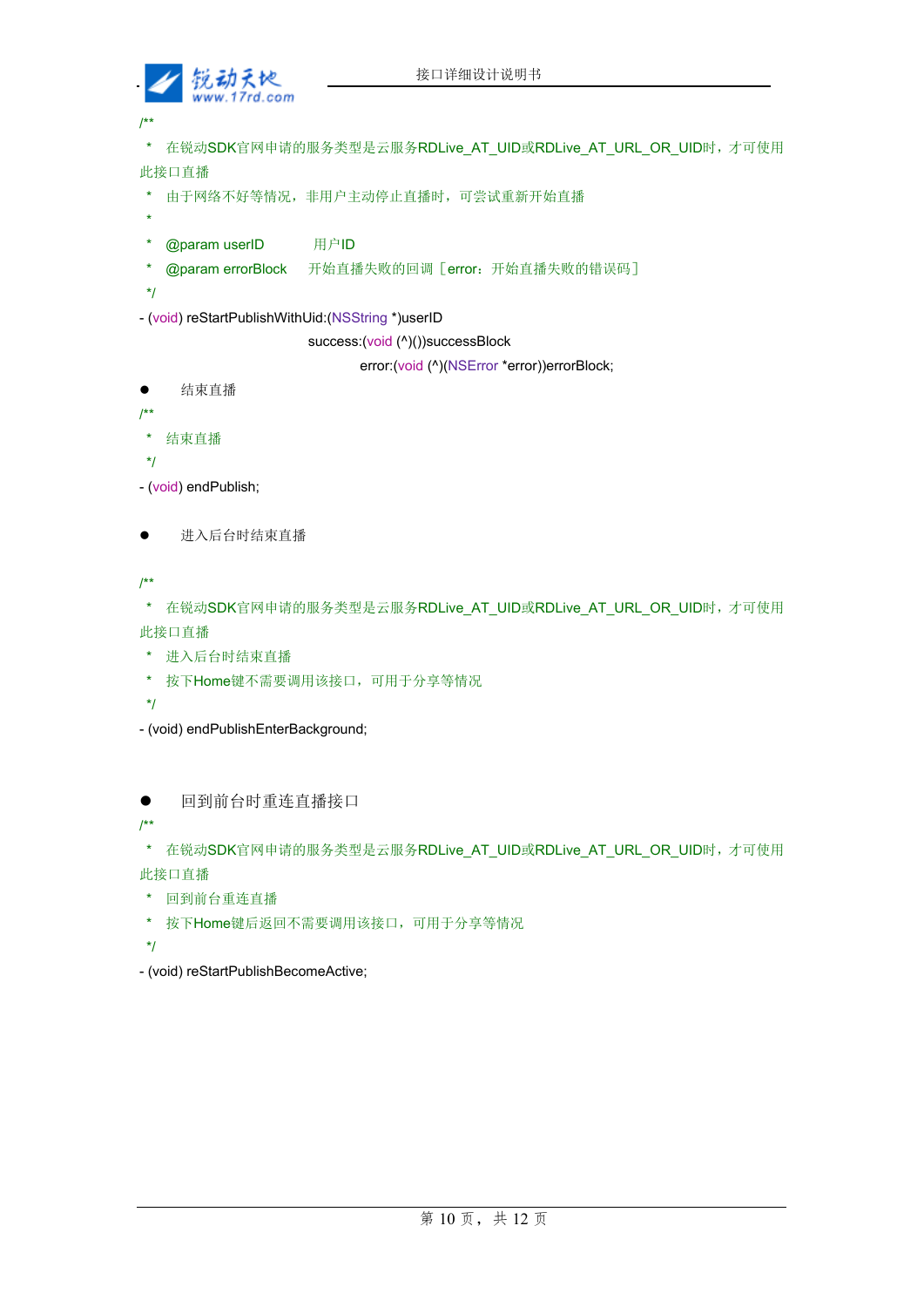

```
 美颜相关
/** 
 * 设置是否开启美颜,默认:RDRtmpPublishFilterTypeNormal 
 */ 
- (void) setFilter:(RDRtmpPublishFilterType) type; 
/** 
 * 设置美颜程度,默认美颜程度为2 
 */ 
- (void) setBeautyLevel: (NSInteger ) level; 
● 设置facue
/** 
 * 设置Facue,默认不设置
 */
- (void) setFacue:(RDRtmpPublishFacueType) type; 
● 添加水印
/** 
 * 添加水印
 * 
 * @param waterView 水印(可支持UIImageView和UILabel) 
  * @param location 水印标准位置,左右上下,中心点
 * 设置位置:(1)位置均由设置的rect的origin决定
  * (2)只设置竖屏时水印位置即可,横屏时的位置,SDK内会做处理
 */ 
- (void) addWaterMarkView:(id) waterView 
                 location:(RDRtmpPublishWaterMarkLocation)location;
● 获取facue缩略图
/** 
 * 获取Facue缩略图
 */ 
- (UIImage *) getFacueImage: (RDRtmpPublishFacueType) type; 
● 申请的是基础服务时,可从该接口获取直播缩略图。申请的是云服务时,SDK内会自动上传缩略图。
/** 
 * 获取直播截屏
 */
    - (UIImage *) getPublishScreenshot;
```